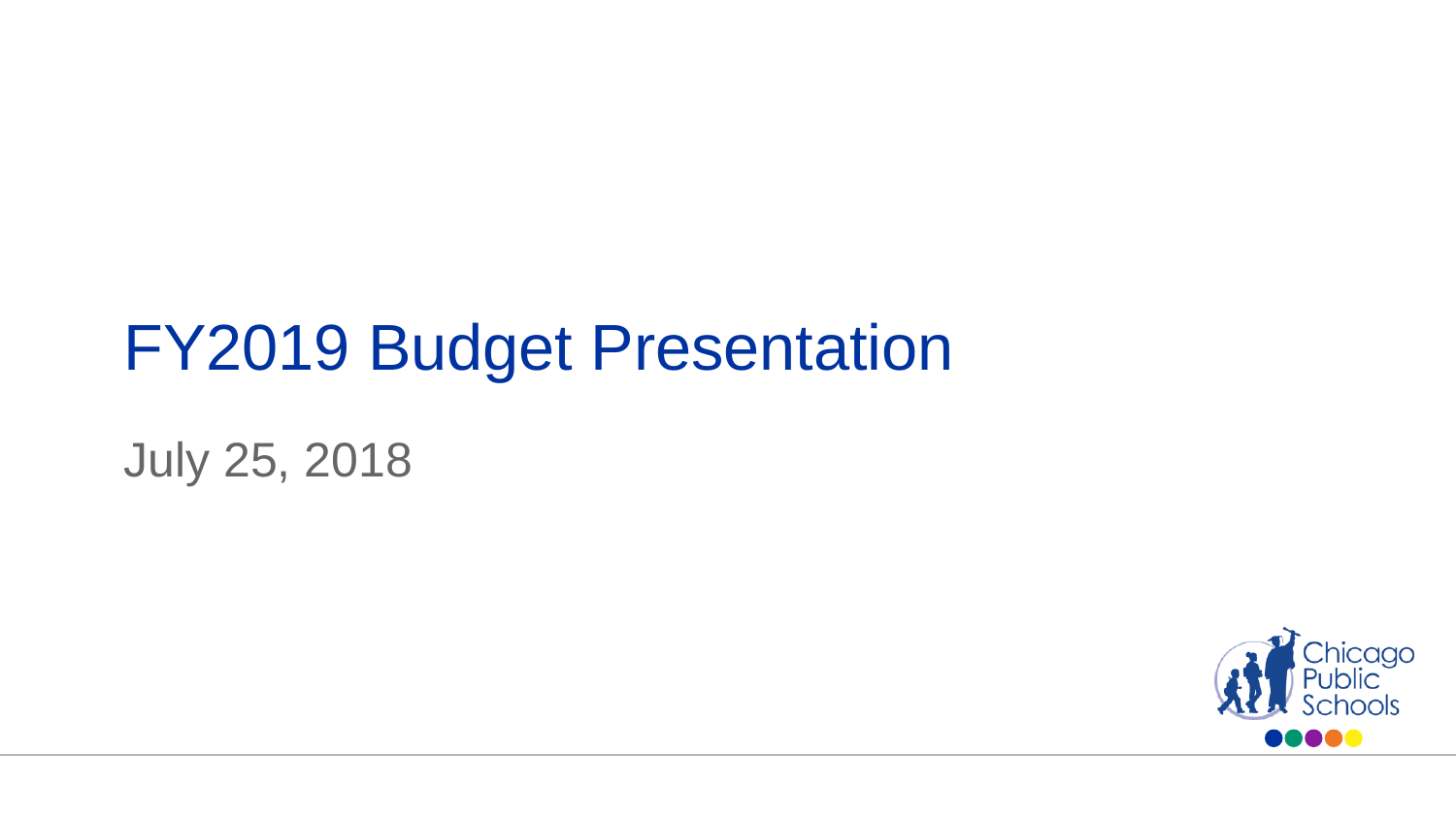# FY2019 Financial Overview

- **FY2019 Budget includes \$5.98B in operational spending and revenues aligned to the CPS Vision, with a focus on supporting equity and access citywide**
- **State revenue risk is largely removed – proven in FY2018 and passage of FY2019 state budget**
- **FY2019 budget is structurally balanced for the second year in a row**
- **Fund balance has been restored and is nearing CPS' fund balance targets**
- **Cash improved in FY2018 and is projected to have additional improvement in FY2019**
- **The market has clearly stated that CPS' financial position has improved by lowering our borrowing costs**



**DO OO GE**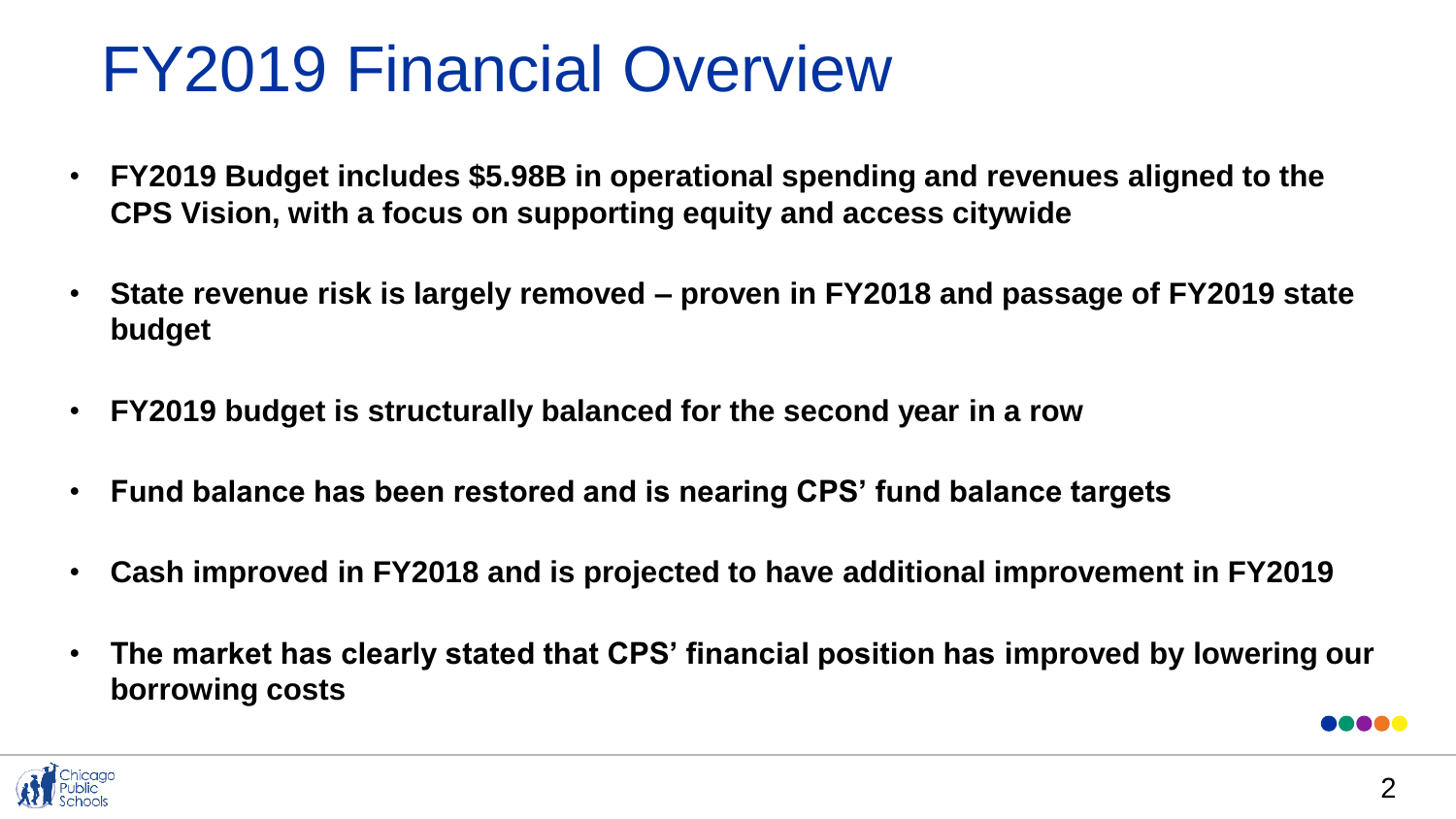## Operating Budget Year-Over-Year Comparison

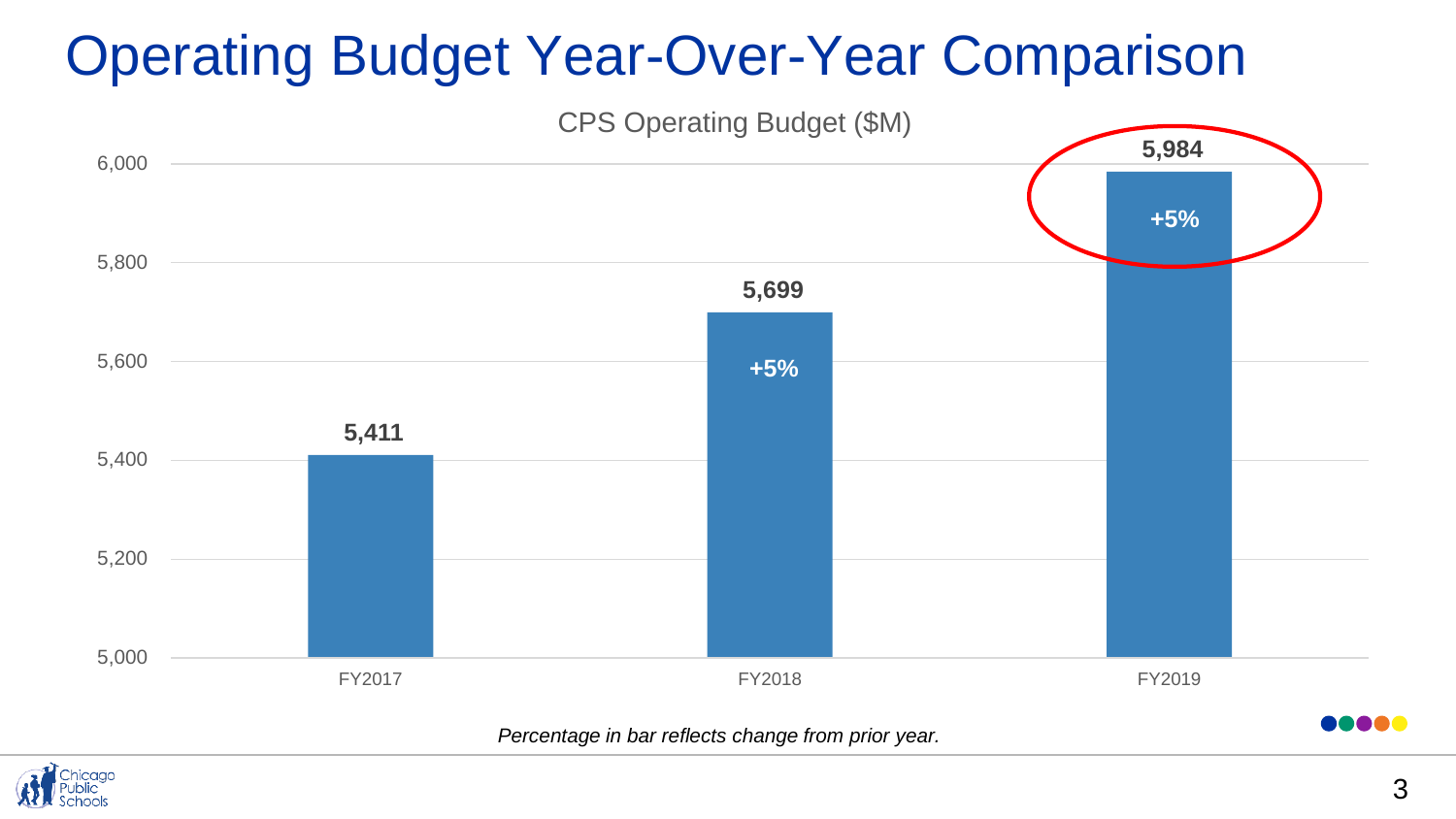## School Budget Overview

To build on the record-setting academic progress that has earned national recognition for Chicago schools, CPS is investing \$3.1 billion in school-level funding for the 2018-19 school year, an increase of more than \$60 million compared to the 2017-18 school year. Resources were allocated deliberately to support both equity across all schools, as well as provide increased access to programming in targeted schools.

Student Based Budgeting (SBB)

- Funding increased by 2.5% over FY2018
- Schools receive the base rate of \$4,397 per student which is then weighted based on grade level and diverse learner LRE categories

Schools also receive discretionary funding through Federal funds (Title I and II) and state funds (Supplemental Aid), which is allocated per student using a need-based formula

• The per pupil allocation for SA increased from \$857 per student to \$910 (+\$14M increase over FY2018) **MANA** 

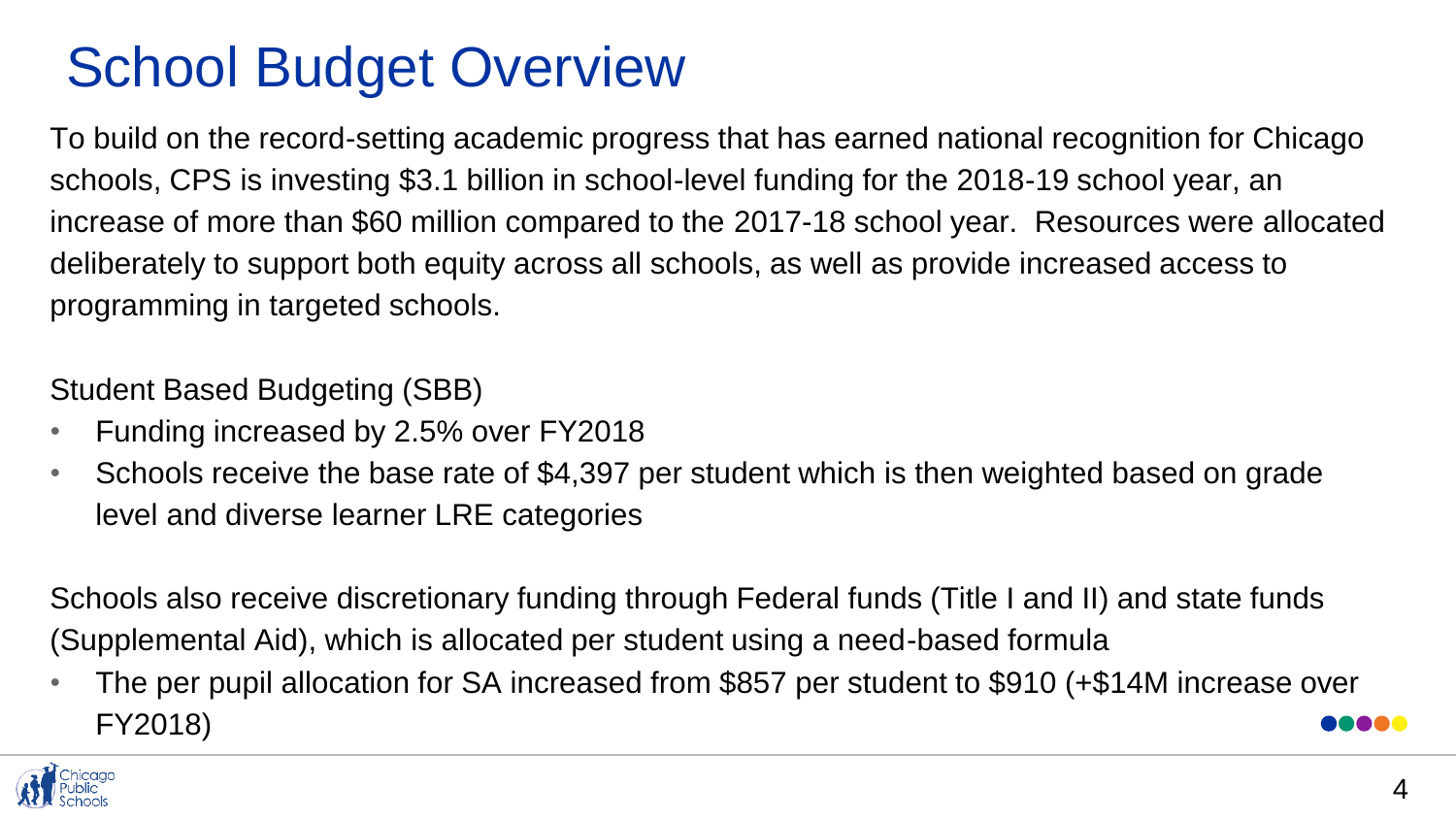## Investments in Academic Excellence and Equity

#### **Building for the Future and Investing in High-Quality Learning Environments**

The FY2019 budget also includes nearly \$1 billion in capital spending which would be the district's largest single-year capital investment in more than two decades. For many students, this will mean new annexes and classrooms. For others, it will mean modernized school buildings that are safe and ready for the new school year. For every student in the city, this will mean access to digital learning tools and a state-of-the-art high school science lab.

#### **21st Century Science Labs**

As the first phase of a three-year, \$75 million dollar investment in high school science labs, CPS will be adding, upgrading, or renovating high school science labs in FY2019 to ensure students receive a robust science education that is aligned to the Next Generation Science Standards (NGSS) and prepares them to excel in the 21st Century economy. CPS has budgeted \$28M for this initiative in 2019 and announced the first group of science lab renovations last week.

#### **Social Workers and Case Managers to Support Students in High Needs Communities**

\$26 million will be allocated to fund a total of 160 social worker positions at 160 schools and 94 special education case managers to support 78 schools for the 2018-19 school year to ensure students have equitable access to the social and emotional and special education support they need to succeed, inside and outside of school. naaaa

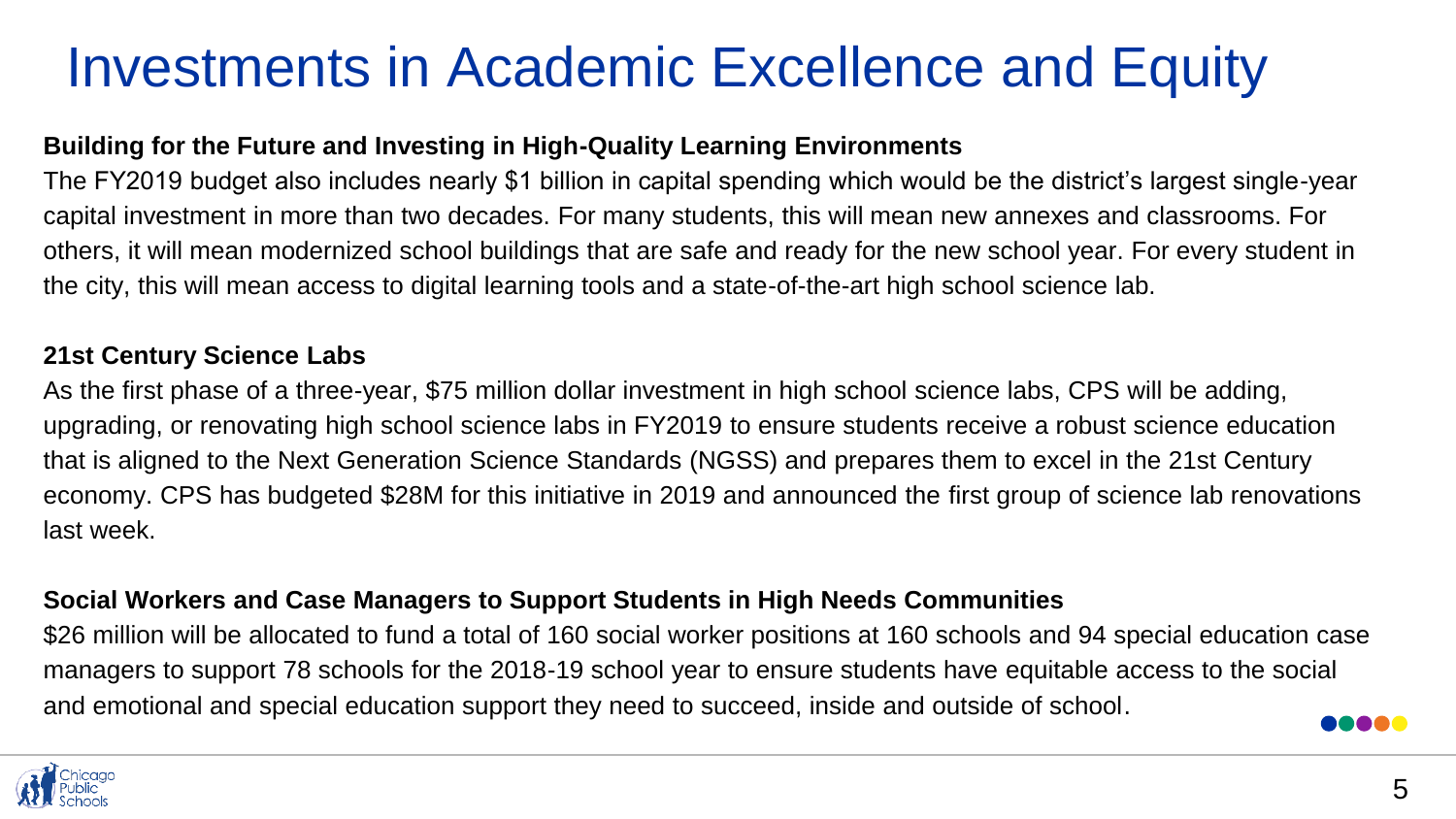## FY2019 Budget Invests in Academic Excellence

#### **Modern Computing Resources for All Students**

To improve access to modern technology in schools throughout Chicago, the district is beginning a 4-year, \$125 million investment that will ensure all schools have the devices and internet connectivity.

In FY2019:

- **\$50 million to support the district's highest-need schools.** CPS will provide new equipment to support the use of classroom technology for 12,500 students. An additional 40 schools will receive new devices and equipment to support approximately 22,000 additional students.
- School wireless networks will be upgraded in 66 schools to provide increased capacity for access to online resources.

**Expansion of Free, Universal Full Day Pre-K with Priority for Limited-Income Working Families** Expanding full-day Pre-K next year to provide an additional 3,700 students access to full-day programming. An additional 180 full-day CPS classrooms will be added for this fall and will serve the families most in need – or roughly 15,000 of the city's 4-year-olds.

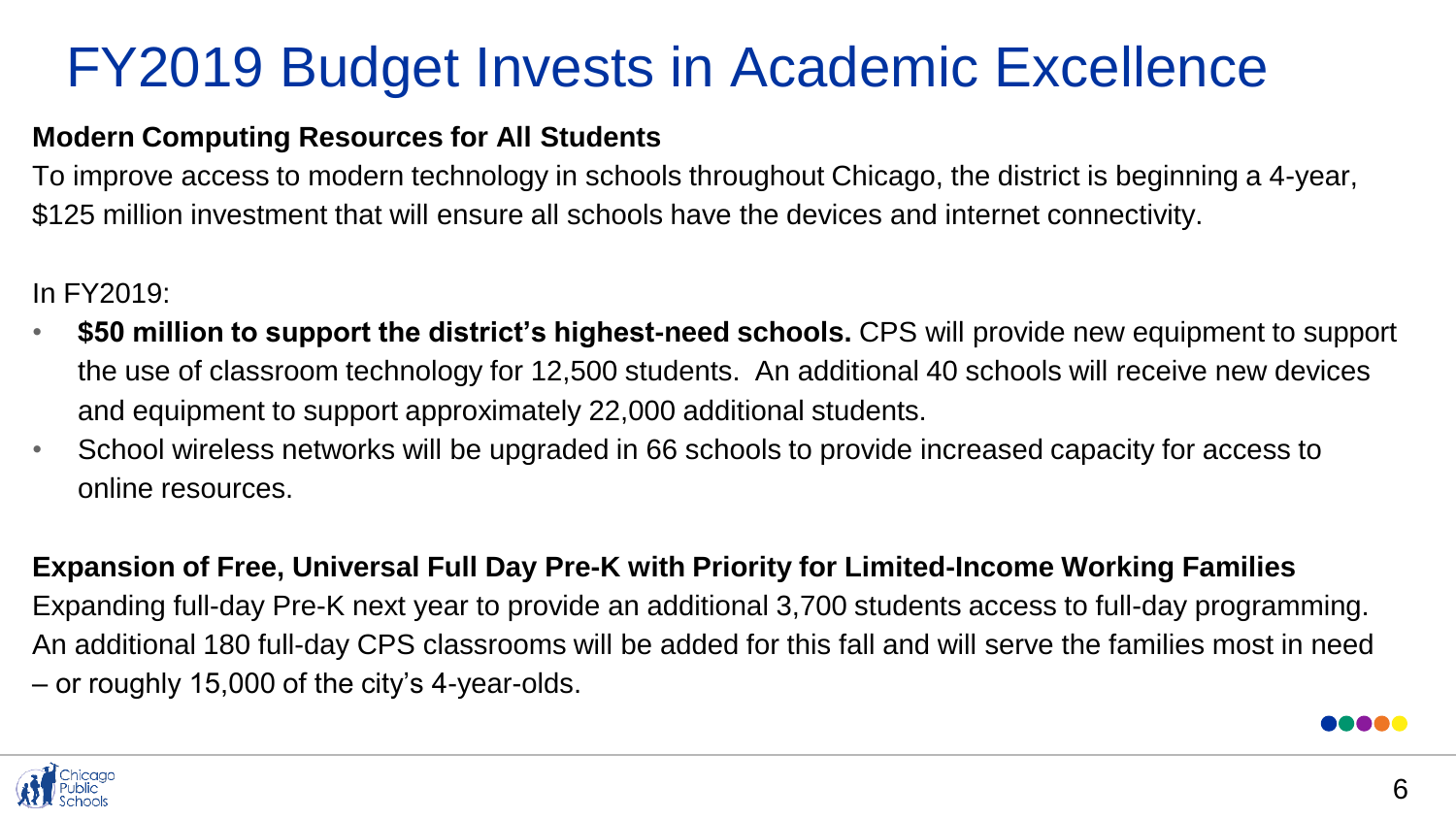### FY2019 Operating Budget by Category

With funding for charter tuition included - which primarily funds salaries and benefits for Charter School staff - the total spent on personnel is 78%.

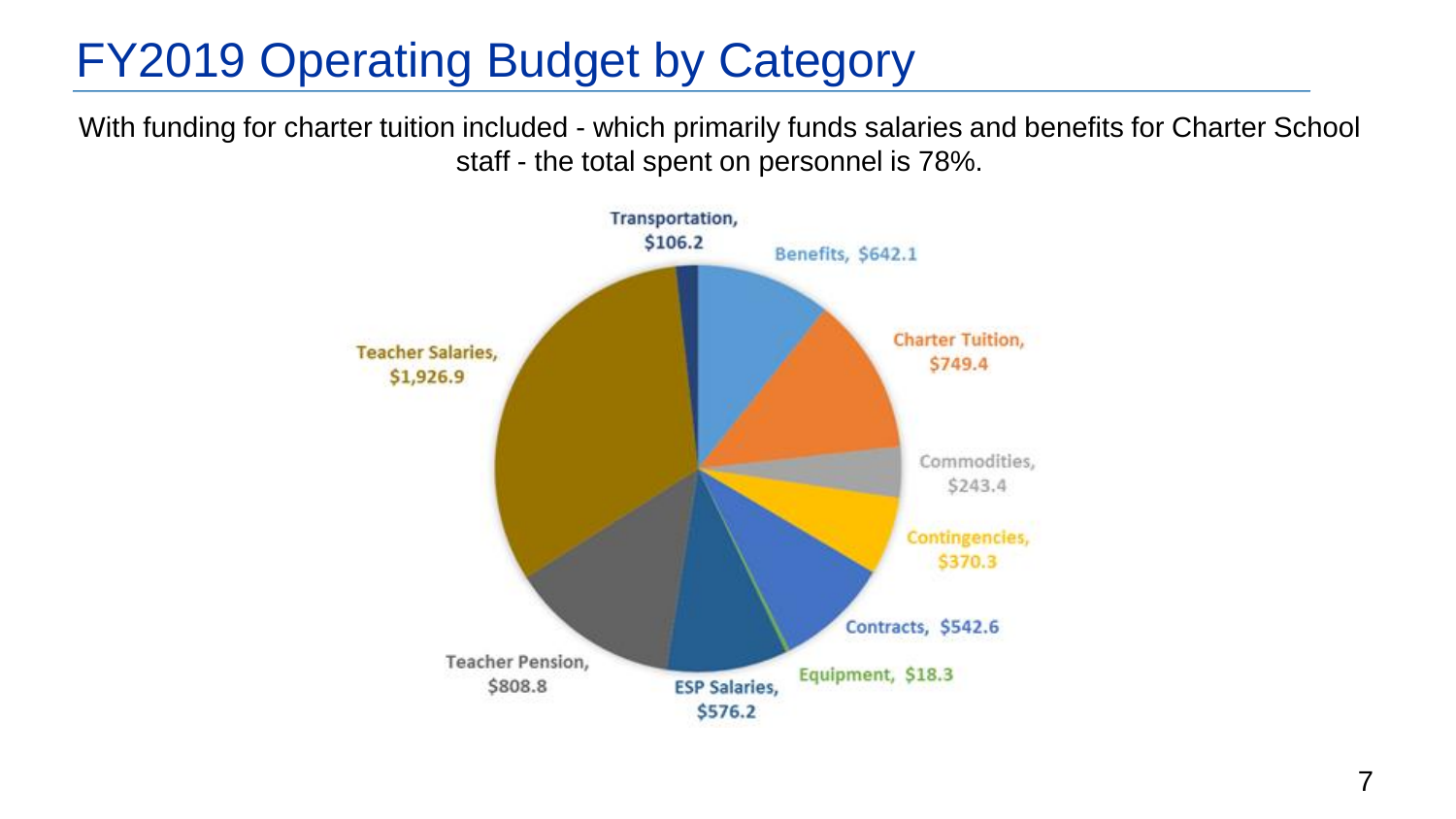#### 97% of Positions Directly Support Schools

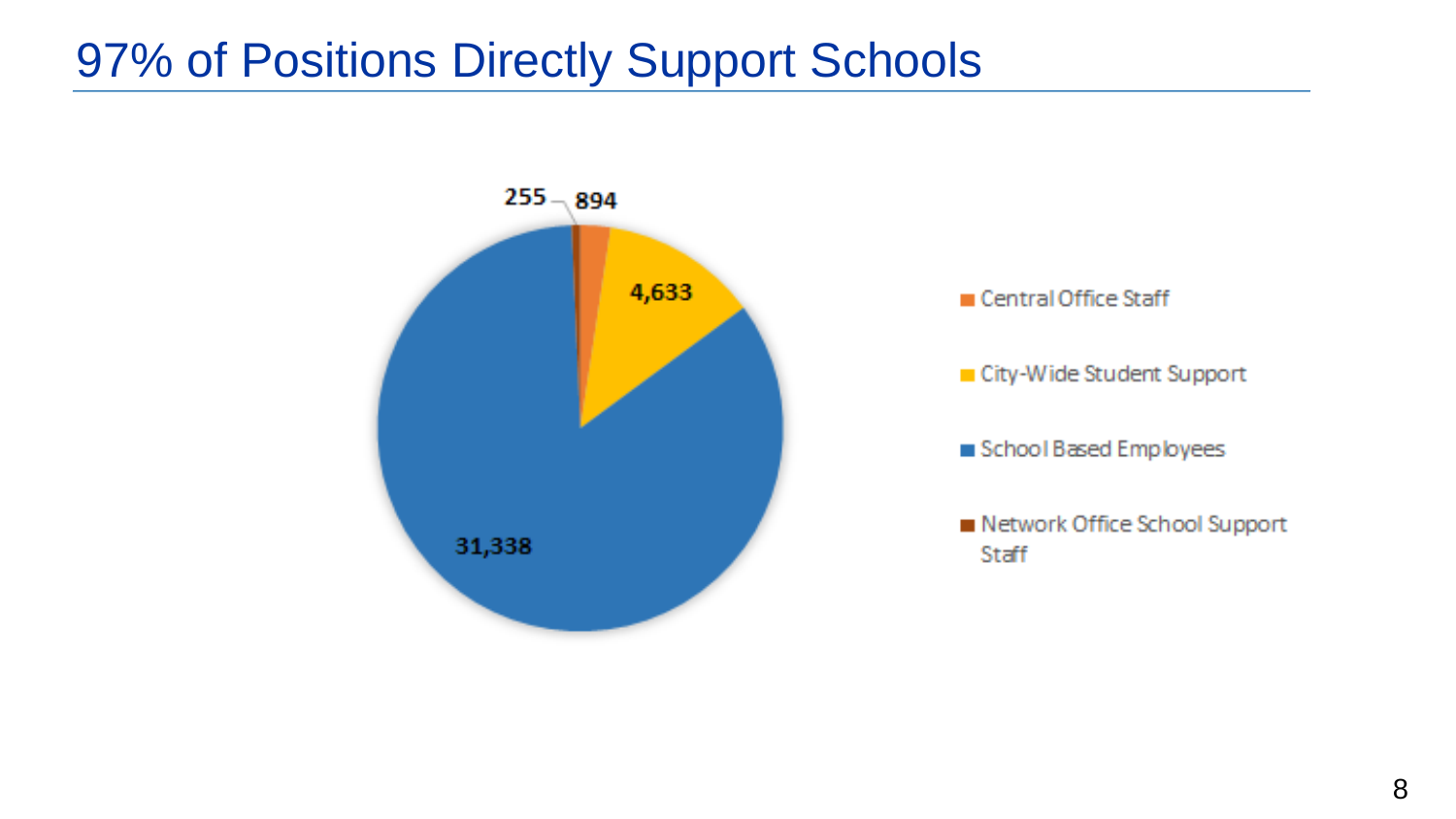### CPS' Required Contributions to CTPF Grow Dramatically



<sup>\*</sup> Forecast based on CTPF 2017 actuarial valuation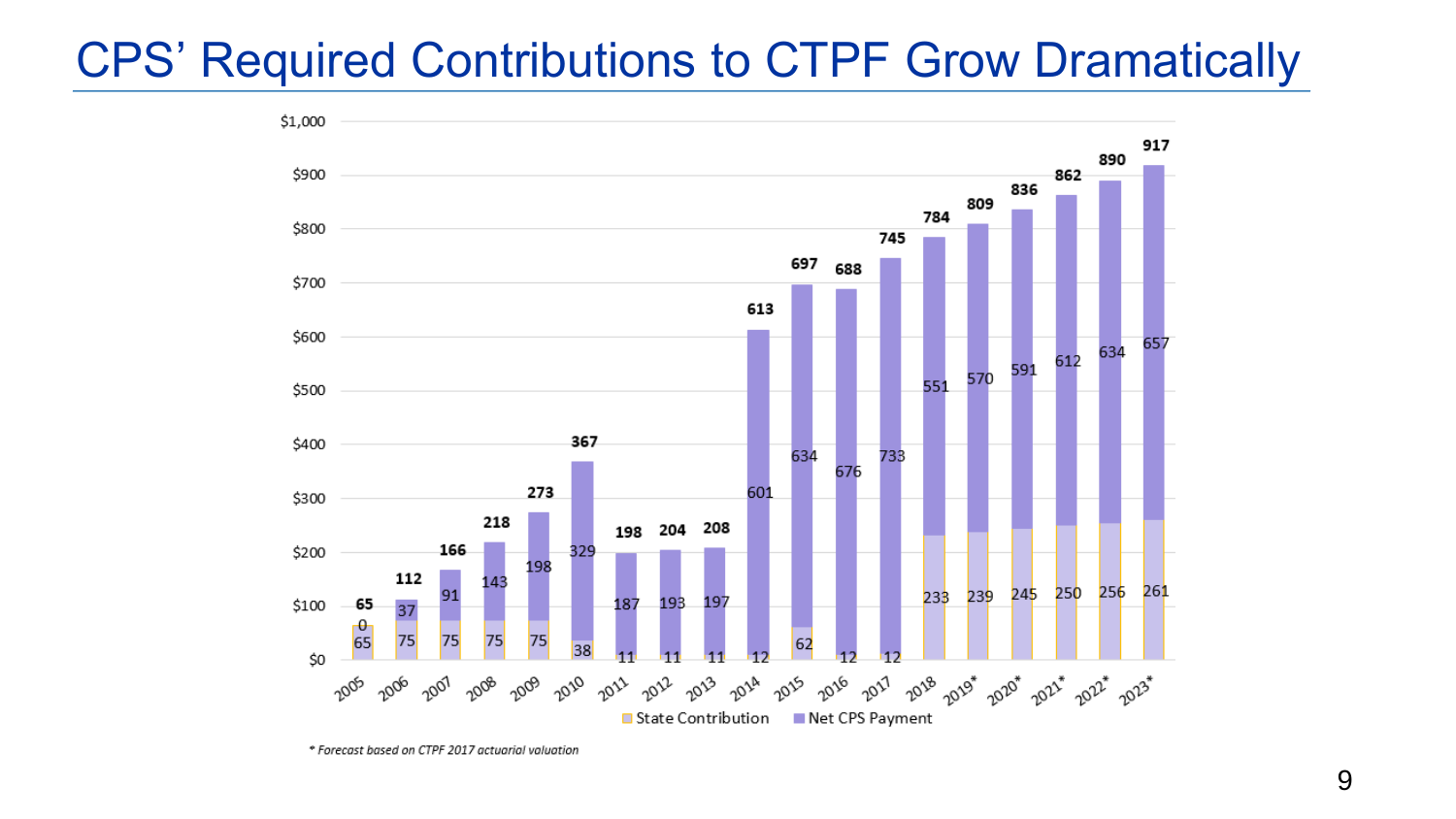### State Per-Pupil Contribution Disparity for Pension Funds



\*Projected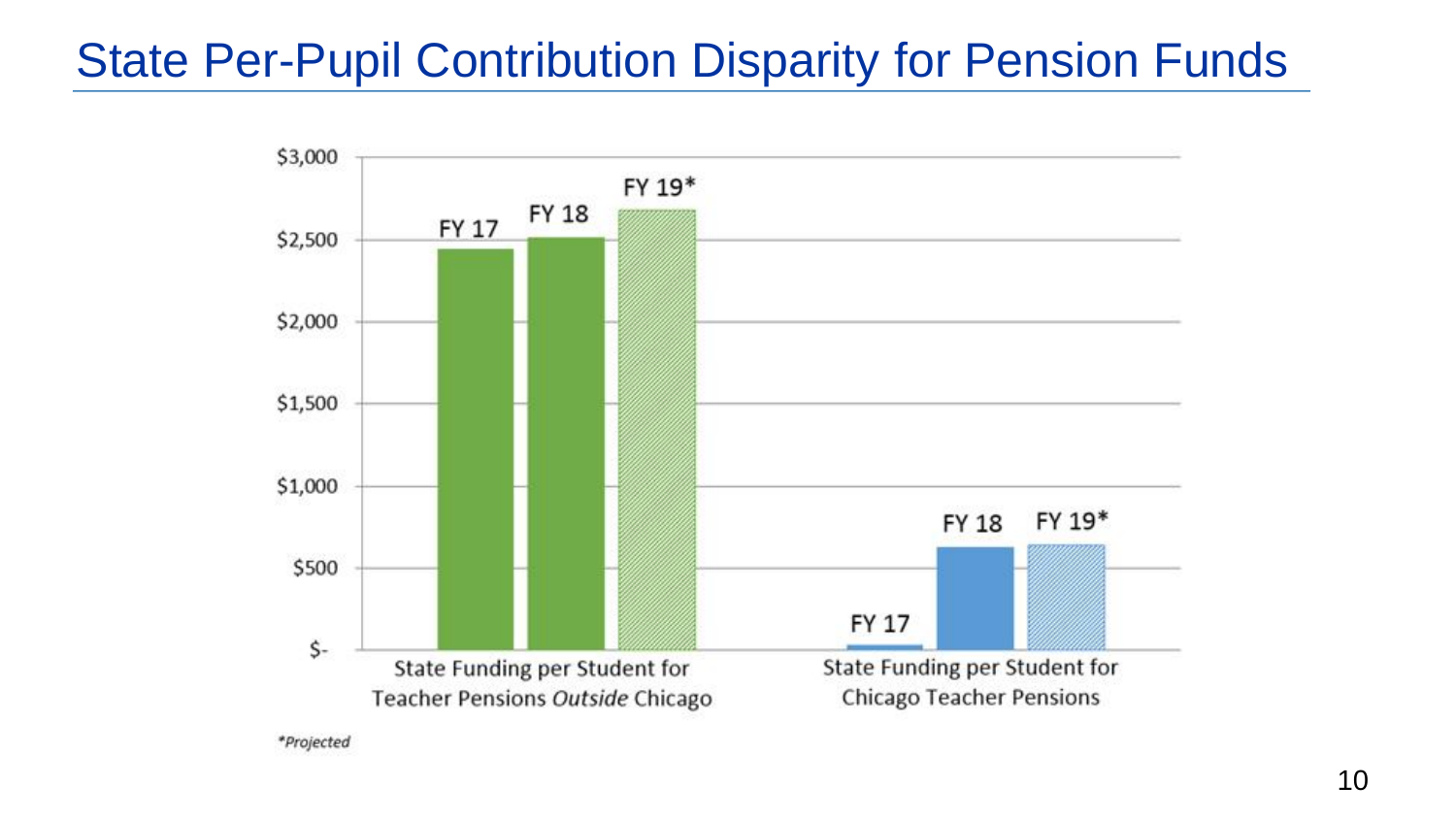## FY2019 Capital Budget

The FY2019 budget for Chicago Public Schools includes a capital budget totaling \$989 million of investments in long-term district priorities, improvements to make sure every high school in the city offers state-ofthe-art access to science labs and districtwide access to digital learning tools.

Building significantly onto the \$136 million in investments made in the FY2018 capital budget, this proposed plan is the largest single-year capital plan since 1998.

To support schools throughout the city, the FY2019 capital plan provides funding in five main areas: critical facility needs, overcrowding relief, educational programs, site improvements, and IT and security upgrades.

Funding for Capital expenditures to be spent in FY2019 is already included in the budget.

| <b>Estimated Uses of the FY2019 Capital Budget</b> |           |
|----------------------------------------------------|-----------|
| <b>Educational Programming</b>                     | \$339,200 |
| <b>Facility Needs</b>                              | \$335,650 |
| <b>Overcrowding Relief</b>                         | \$138,000 |
| IT, Security, & Building System Investments        | \$88,000  |
| Site Improvements                                  | \$45,700  |
| <b>Capital Project Support Services</b>            | \$25,250  |
| <b>Potential Land Acquisition</b>                  | \$16,000  |
| <b>Potential Externally Funded Projects</b>        | \$1,200   |
| <b>Total FY2019 Capital Budget Uses</b>            | \$989,000 |



eeea